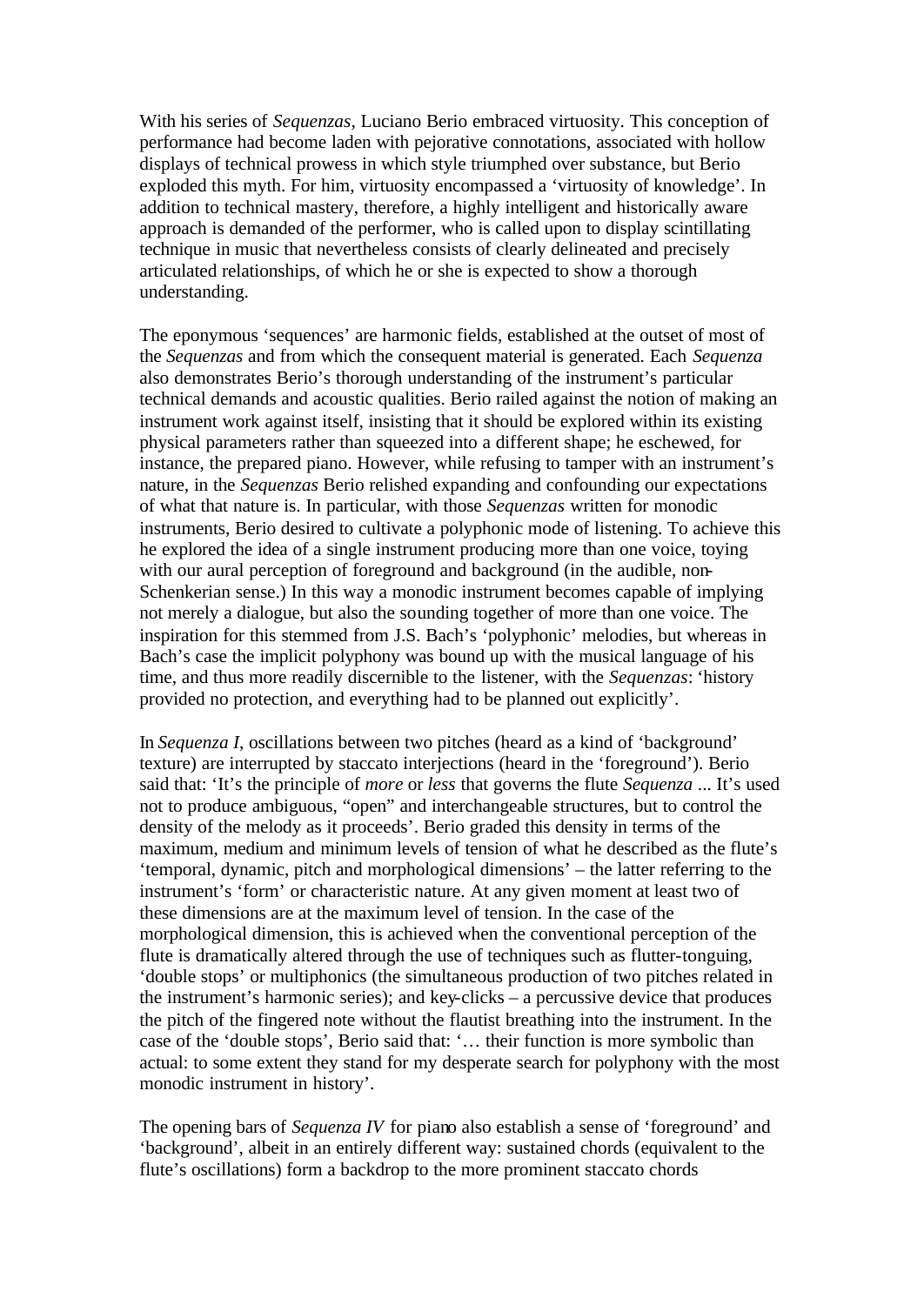(functioning similarly to the flute's staccato gestures). This exchange then mutates into a dialogue between interrelated chordal and linear material. The role of the sustaining pedal is crucial in *Sequenza IV*: it is assigned one of the two harmonic fields developed in the work, with the other developed by the keyboard. These harmonic fields are unfolded simultaneously and at times interwoven, the relationship between materials for keyboard and pedal lending the piano a new sense of internal dialogue, over and above its already manifest polyphonic capabilities.

Berio used this relationship to accentuate one of the piano's particular acoustic qualities: its 'spatial' dimension. As distinct from its range of available pitches, the 'space' of the piano concerns the specific attack and resonance of certain pitches juxtaposed or in combination. This quality is particularly prominent during a passage towards the end of *Sequenza IV*, when the initial material is at its most fragmented. (Rather than employing the precise rhythms that pervade much of the work, Berio notates these bars using connected grace notes, giving the pianist a certain degree of rhythmic freedom). Berio's use of the sustain pedal during these bars – the 'dialogue' between pedal and keyboard – creates a beautiful sonority.

Of all the *Sequenzas*, it is *Sequenza VIII* for violin that most explicitly demands historical awareness on the part of the performer. Berio saw the work as a very particular homage not only to specific works for the violin, but also to the instrument itself, which he considered one of the most versatile and significant in history. Furthermore, in *Sequenza VIII* Berio's desire for a single instrument to create the effect of polyphony shifts from the metaphorical to the literal; the violin is called upon to play passages of real, not merely implied, polyphony. The treatment of the recurrent A-B cell and the layering of longer note values against passages of fiendishly rapid material draw upon Bach's structural devices, in particular those of the *Chaconne* from the D minor Partita, while the phenomenal agility required of the performer establishes a musical lineage with  $19<sup>th</sup>$ -century virtuoso works. The A-B cell returns to end the *Sequenza*, establishing a satisfying over-arching unity that frames the intricate and wide-ranging material within.

Several of Berio's *Sequenzas* spawned other works. *Sequenza VIII* engendered *Corale*, while Berio's *Chemins* are commentaries on different *Sequenzas*, realisations of their implicit harmonies, with *Chemins III* being a further elaboration of *Chemins II*. Berio was fascinated by the processes of elaboration and transcription, hence the dual identity of *Sequenza IX*: *Sequenza IX b* is a transcription for alto saxophone of *Sequenza IX a* for clarinet.

*Sequenza IX* is, essentially, an intricate melody exploring the relationship between two pitch fields. One of these is stable, consisting of seven notes usually fixed in register, while the other is volatile: five notes that traverse the instrument's range. This contrast permeates the score, the first metronome marking of which is crotchet  $=$ 60 '*ma sempre un poco instabile*'. Later, this unpredictability is heightened with the marking: *Tempo molto instabile*. Precisely notated rhythms (dominated by dotted and double-dotted units and triplets) are interspersed with moments of relative rhythmic freedom (such as the repetition, over ten seconds, of an arch-shaped figure notated without stems.) Pitch also veers between the concrete and the indefinite. As well as using multiphonics, Berio specified different fingerings to denote unconventional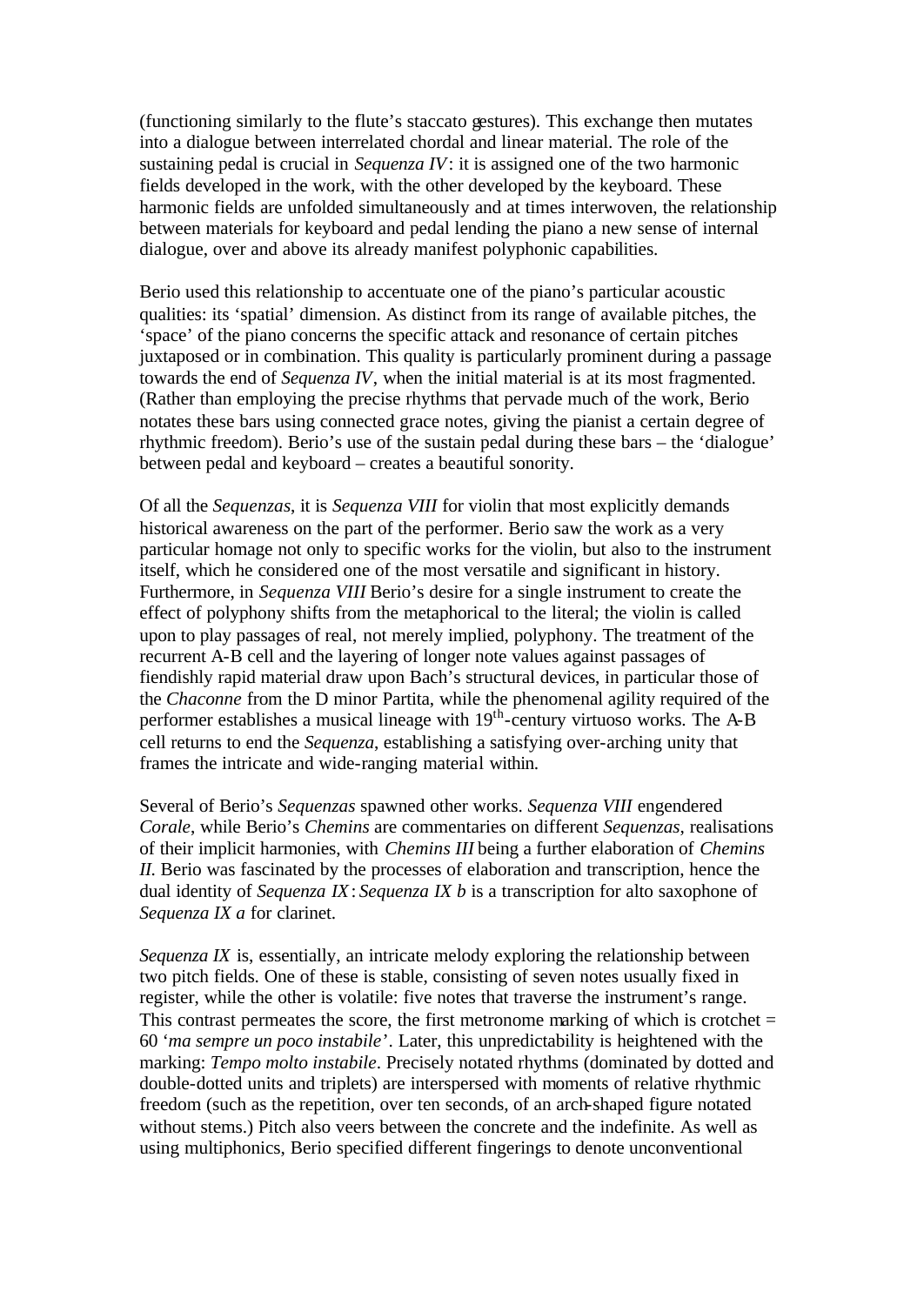articulations of particular pitches, resulting in audible shifts in intonation, an instability that reaches its apex with the clarinet's flamboyant slides.

All of the *Sequenzas* were written for specific performers: *Sequenza I* for Severino Gazzelloni; *Sequenza IV* for Jocy de Corvalho; *Sequenza VIII* for Carlo Chiarappa; and *Sequenza IX a* for Michel Arrignon. However, like *Sequenza III* for voice, which was composed for Cathy Berberian, *Sequenza XIV* for cello was written with the very particular capabilities and musical heritage of its dedicatee, Rohan de Saram, in mind. Of Sri Lankan parentage, de Saram played Kandyan drums as a boy (Kandy being the ancient capital of Ceylon); Berio's interest in assimilating different musical traditions led him to ask de Saram about the musical practices of Sri Lanka, and in particular the four distinct 'sounds' of this drum. The ensuing collaboration resulted in Berio's final *Sequenza*. In the opening bars – and throughout the piece – Berio exploits the percussive potential of the cello to evoke the Kandyan drum, with the cellist's left hand striking the strings while the right hand hits the body of the instrument. Berio also drew upon a 12-note rhythm recorded and notated for him by de Saram. This rhythm is not used strictly, but is variously modified into 11 or 13-beat units. In contrast with these robust rhythmic sections, the *arco* passages, featuring *portamento* and harmonics, explore the cello's timbres from astringency to a more plaintive, haunting eloquence. The final version of *Sequenza XIV* was premiered in Los Angeles in February 2003, and was first performed in the UK in April 2004.

In *Due pezzi* for violin and piano (1951) Berio employed serial procedures, as befits a work written in response to the music of Dallapiccola (whose own *Due studi* for the same combination was elaborated to produce *Due pezzi* for orchestra in 1947). Berio's 'two pieces' can, in effect, be heard as three, owing to a relatively still central interlude. In the 1940s Dallapiccola, himself influenced by Webern, made unorthodox use of serial methods (including octave doubling until he refined his style in the 1950s). Berio said that his four pieces, *Due pezzi*, *Cinque variazioni* for piano, *Chamber Music* and *Variazioni* were not simply influenced by Dallapiccola's music, but were to some extent a 'reaction' to it: 'With these pieces I entered into Dallapiccola's "melodic" world, but they also allowed me to escape from it'.

*Musica leggera* was written for the 70<sup>th</sup> birthday of Goffredo Petrassi, who, alongside Dallapiccola, was one of the most significant Italian composers of his era. Petrassi embraced without any sense of contradiction the musical worlds of Renaissance polyphony and mid 20<sup>th</sup>-century innovation, a contrast that feeds into Berio's homage, which fuses similarly apparently contradictory elements by combining a dance-like levity with densely layered canonic structures.

Vocal writing was of seminal importance in Berio's output, to the extent that it infiltrated his approach to instrumental music. He was '. . . interested in music that mimes and, in a certain sense, describes that prodigious phenomenon that lies at the heart of language: sound becoming sense'. Two works that may be said to 'mime' this phenomenon are *Les mots sonts allés* (a '*recitativo*)', and *Lied*, the titles of which make explicit Berio's desire to communicate the 'vocal' characteristics of the cello and clarinet respectively, transferring musical characteristics with vocal connotations into the purely instrumental realm (a process he also used to write the instrumental *Requies, in memoriam* Cathy Berberian). As with the *Sequenzas*, this is achieved with an acute historical awareness. Berio articulated his interest in the relationship between